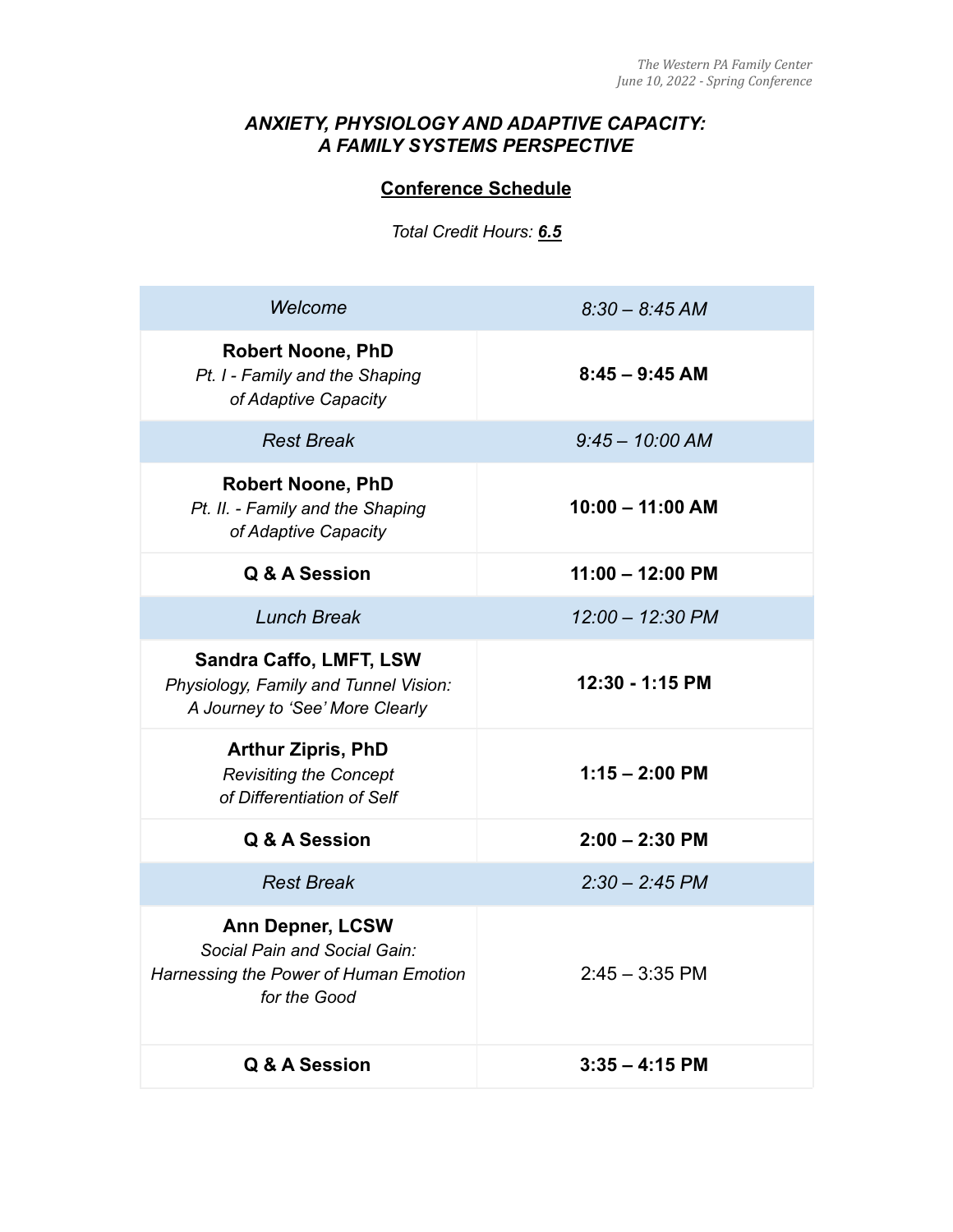### *ANXIETY, PHYSIOLOGY AND ADAPTIVE CAPACITY: A FAMILY SYSTEMS PERSPECTIVE*

#### *Presenter Bios*

#### **Robert J. Noone, PhD** *(Keynote)*

Robert J. Noone, Ph.D. is faculty at the Center for Family Consultation, Evanston, IL and the Georgetown Family Center in Washington, D.C. He is the editor of the journal Family Systems and co-editor of the books The Family Emotional System (2015) and Handbook of Bowen Family Systems Theory and Research Methods (2020). He is also the author of the recently published book, Family and Self (2021). Dr. Noone has a practice in family psychotherapy in Evanston, IL. He received his doctorate from the University of Illinois at Chicago and postgraduate training at Georgetown University Medical Center in Washington, D.C.

#### **Ann Depner, LCSW**

A licensed clinical social worker, Ann Depner, LCSW, maintains a private practice of family therapy and spiritual direction in Pittsburgh, PA, where she also serves as a faculty member of the Western PA Family Center (WPFC).. She formerly worked as a clinician and the Director of Family Services for Catholic Charities of the Diocese of Pittsburgh. Ann completed the Basic Seminar in Bowen Theory at WPFC in 1989 after earning a Master's degree from the University of Pittsburgh School of Social Work. Upon retiring from her full-time position at Catholic Charities in 2009, she earned certificates in spiritual direction and direction of the Ignatian Spiritual Exercises from the Pneuma Program of the Pittsburgh Theological Seminary. Ann has applied Bowen theory to her work as a clinician, administrator, and spiritual director throughout the arc of her career. Speaking from a family systems perspective, Ann has presented locally and nationally on topics such as the process of development for clinicians, ethics in the mental health profession, differentiation of self as a developmental process, and the relationship of Bowen theory and spirituality.

#### **Sandra Caffo, LCSW**

Sandra Caffo is a licensed clinical social worker (LCSW) who began training in Bowen Family Systems theory in 1985. She maintained a dual focus in the application of these ideas throughout her career of more than thirty years. Her clinical work included a psychotherapy practice as well as work in the field of drug and alcohol. Her work in organizations involved leadership consultation, organization development and employee assistance where she ran an employee assistance company. She is currently retired and continues this dual focus of the ideas through living in a multi-generational family and serving on several non-profit boards where she continues to the apply system ideas in her role as a board member. She is a faculty member of the Western PA Family Center.